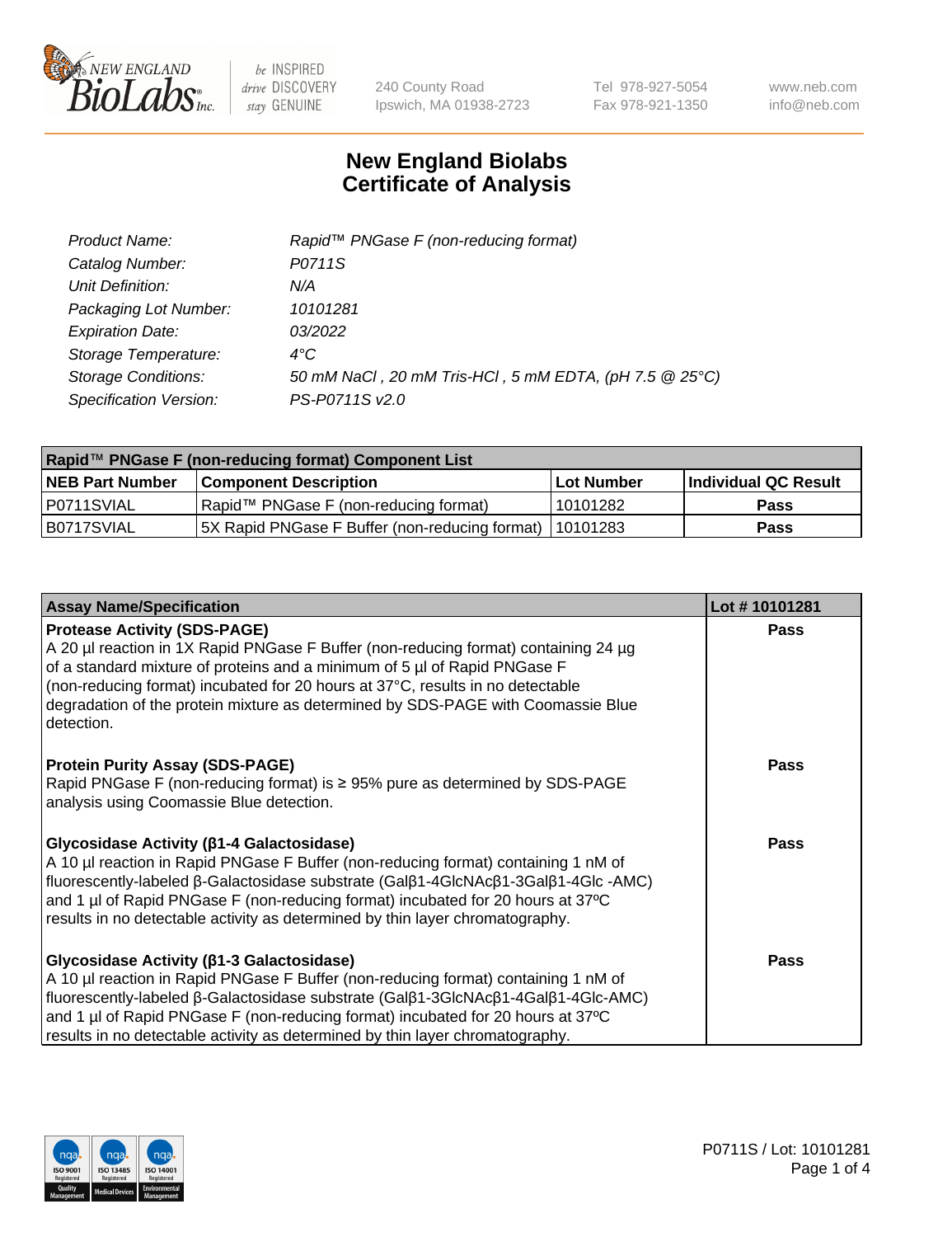

240 County Road Ipswich, MA 01938-2723 Tel 978-927-5054 Fax 978-921-1350 www.neb.com info@neb.com

| <b>Assay Name/Specification</b>                                                                                                                                                                                                                                                                                                                                                                                    | Lot #10101281 |
|--------------------------------------------------------------------------------------------------------------------------------------------------------------------------------------------------------------------------------------------------------------------------------------------------------------------------------------------------------------------------------------------------------------------|---------------|
| Glycosidase Activity (β-N-Acetylgalactosaminidase)<br>A 10 µl reaction in Rapid PNGase F Buffer (non-reducing format) containing 1 nM of<br>fluorescently-labeled β-N-Acetylgalactosaminidase substrate<br>(GalNAcβ1-4Galβ1-4Glc-AMC) and 1 µl of Rapid PNGase F (non-reducing format)<br>incubated for 20 hours at 37°C results in no detectable activity as determined by<br>thin layer chromatography.          | <b>Pass</b>   |
| Glycosidase Activity (β-Mannosidase)<br>A 10 µl reaction in Rapid PNGase F Buffer (non-reducing format) containing 1 nM of<br>fluorescently-labeled β-Mannosidase substrate (Manβ1-4Manβ1-4Man-AMC) and 1 µl of<br>Rapid PNGase F (non-reducing format) incubated for 20 hours at 37°C results in no<br>detectable activity as determined by thin layer chromatography.                                            | <b>Pass</b>   |
| Glycosidase Activity (α-Glucosidase)<br>A 10 µl reaction in Rapid PNGase F Buffer (non-reducing format) containing 1 nM of<br>fluorescently-labeled α-Glucosidase substrate (Glcα1-6Glcα1-4Glc-AMC) and 1 µl of<br>Rapid PNGase F (non-reducing format) incubated for 20 hours at 37°C results in no<br>detectable activity as determined by thin layer chromatography.                                            | <b>Pass</b>   |
| Glycosidase Activity (α1-6 Mannosidase)<br>A 10 µl reaction in Rapid PNGase F Buffer (non-reducing format) containing 1 nM of<br>fluorescently-labeled α-Mannosidase substrate (Manα1-6Manα1-6(Manα1-3)Man-AMC) and 1<br>µl of Rapid PNGase F (non-reducing format) incubated for 20 hours at 37°C results in<br>no detectable activity as determined by thin layer chromatography.                                | <b>Pass</b>   |
| Glycosidase Activity (α-Neuraminidase)<br>A 10 µl reaction in Rapid PNGase F Buffer (non-reducing format) containing 1 nM of<br>fluorescently-labeled α-Neuraminidase substrate<br>(Neu5Acα2-3Galβ1-3GlcNAcβ1-3Galβ1-4Glc-AMC) and 1 µl of Rapid PNGase F (non-reducing<br>format) incubated for 20 hours at 37°C results in no detectable activity as<br>determined by thin layer chromatography.                 | <b>Pass</b>   |
| Glycosidase Activity (α-N-Acetylgalactosaminidase)<br>A 10 µl reaction in Rapid PNGase F Buffer (non-reducing format) containing 1 nM of<br>fluorescently-labeled a-N-Acetylgalactosaminidase substrate<br>(GalNAcα1-3(Fucα1-2)Galß1-4Glc-AMC) and 1 µl of Rapid PNGase F (non-reducing format)<br>incubated for 20 hours at 37°C results in no detectable activity as determined by<br>thin layer chromatography. | <b>Pass</b>   |
| Glycosidase Activity (β-Xylosidase)<br>A 10 µl reaction in Rapid PNGase F Buffer (non-reducing format) containing 1 nM of<br>fluorescently-labeled β-Xylosidase substrate (Xylβ1-4Xylβ1-4Xylβ1-4Xyl-AMC) and 1 µl                                                                                                                                                                                                  | <b>Pass</b>   |

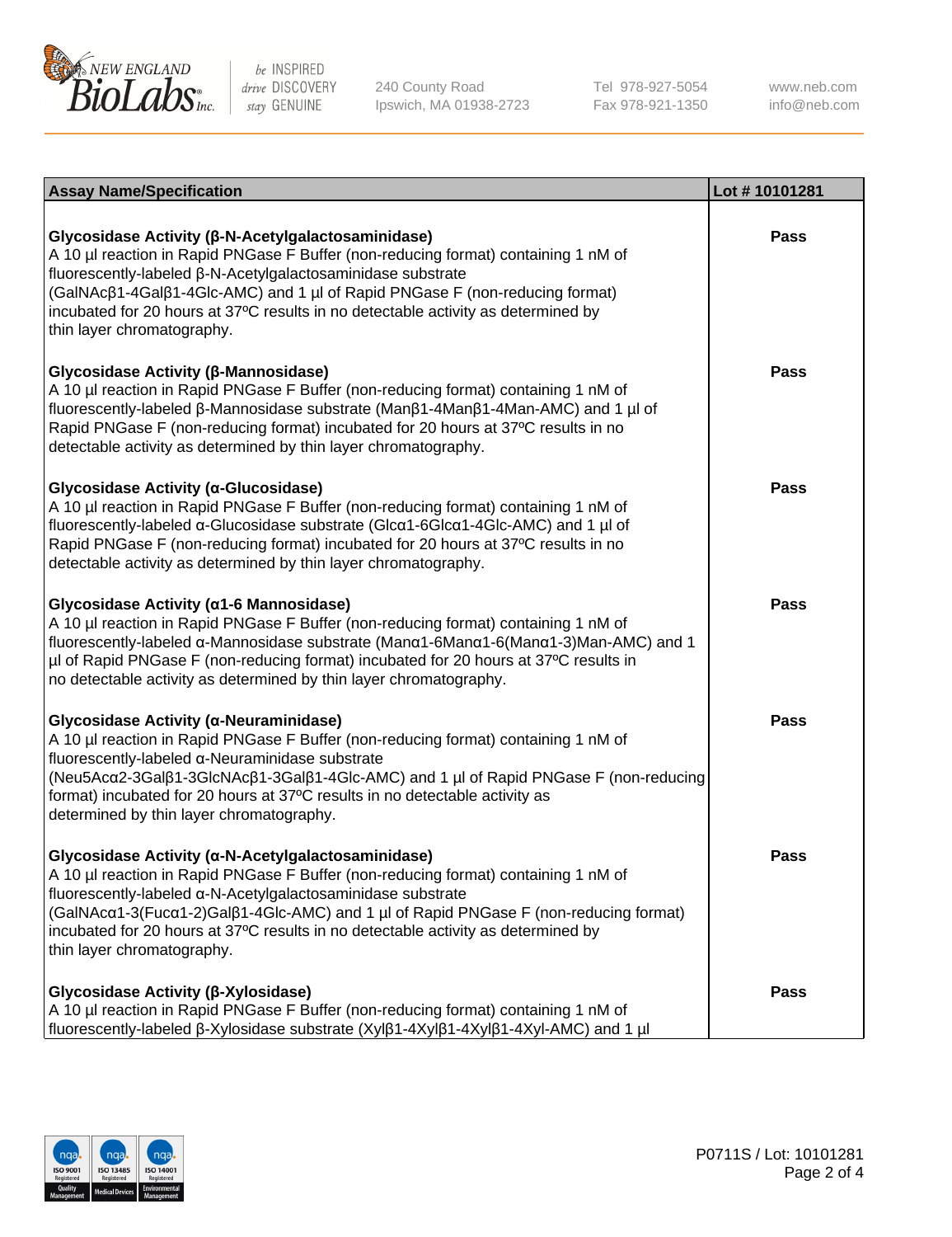

240 County Road Ipswich, MA 01938-2723

Tel 978-927-5054 Fax 978-921-1350

www.neb.com info@neb.com

| <b>Assay Name/Specification</b>                                                                                                                                                                                                                                                                                                                                                                             | Lot #10101281 |
|-------------------------------------------------------------------------------------------------------------------------------------------------------------------------------------------------------------------------------------------------------------------------------------------------------------------------------------------------------------------------------------------------------------|---------------|
| of Rapid PNGase F (non-reducing format) incubated for 20 hours at 37°C results in no<br>detectable activity as determined by thin layer chromatography.                                                                                                                                                                                                                                                     |               |
| Glycosidase Activity (β-N-Acetylglucosaminidase)<br>A 10 µl reaction in Rapid PNGase F Buffer (non-reducing format) containing 1 nM of<br>fluorescently-labeled β-N-Acetylglucosaminidase substrate<br>(GIcNAcβ1-4GIcNAcβ1-4GIcNAc-AMC) and 1 µl of Rapid PNGase F (non-reducing format)<br>incubated for 20 hours at 37°C results in no detectable activity as determined by<br>thin layer chromatography. | <b>Pass</b>   |
| Glycosidase Activity (α1-3 Galactosidase)<br>A 10 µl reaction in Rapid PNGase F Buffer (non-reducing format) containing 1 nM of<br>fluorescently-labeled α-Galactosidase substrate (Galα1-3Galβ1-4GlcNAc-AMC) and 1 µl<br>of Rapid PNGase F (non-reducing format) incubated for 20 hours at 37°C results in no<br>detectable activity as determined by thin layer chromatography.                           | <b>Pass</b>   |
| Glycosidase Activity (α1-3 Fucosidase)<br>A 10 µl reaction in Rapid PNGase F Buffer (non-reducing format) containing 1 nM of<br>fluorescently-labeled α-Fucosidase substrate<br>(Fucα1-3Galβ1-4GlcNAcβ1-3Galβ1-4Glc-AMC) and 1 µl of Rapid PNGase F (non-reducing<br>format) incubated for 20 hours at 37°C results in no detectable activity as<br>determined by thin layer chromatography.                | Pass          |
| Glycosidase Activity (α1-6 Galactosidase)<br>A 10 µl reaction in Rapid PNGase F Buffer (non-reducing format) containing 1 nM of<br>fluorescently-labeled α-Galactosidase substrate (Galα1-6Galα1-6Glcα1-2Fru-AMC) and 1<br>µl of Rapid PNGase F (non-reducing format) incubated for 20 hours at 37°C results in<br>no detectable activity as determined by thin layer chromatography.                       | <b>Pass</b>   |
| Glycosidase Activity (α1-3 Mannosidase)<br>A 10 µl reaction in Rapid PNGase F Buffer (non-reducing format) containing 1 nM of<br>fluorescently-labeled α-Mannosidase substrate (Manα1-3Manβ1-4GlcNAc-AMC) and 1 µl of<br>Rapid PNGase F (non-reducing format) incubated for 20 hours at 37°C results in no<br>detectable activity as determined by thin layer chromatography.                               | <b>Pass</b>   |
| Glycosidase Activity (α1-2 Fucosidase)<br>A 10 µl reaction in Rapid PNGase F Buffer (non-reducing format) containing 1 nM of<br>fluorescently-labeled α-Fucosidase substrate (Fucα1-2Galβ1-4Glc-AMC) and 1 µl of<br>Rapid PNGase F (non-reducing format) incubated for 20 hours at 37°C results in no<br>detectable activity as determined by thin layer chromatography.                                    | <b>Pass</b>   |
| Glycosidase Activity (Endo F1, F2, H)<br>A 10 µl reaction in Rapid PNGase F Buffer (non-reducing format) containing 1 nM of                                                                                                                                                                                                                                                                                 | <b>Pass</b>   |